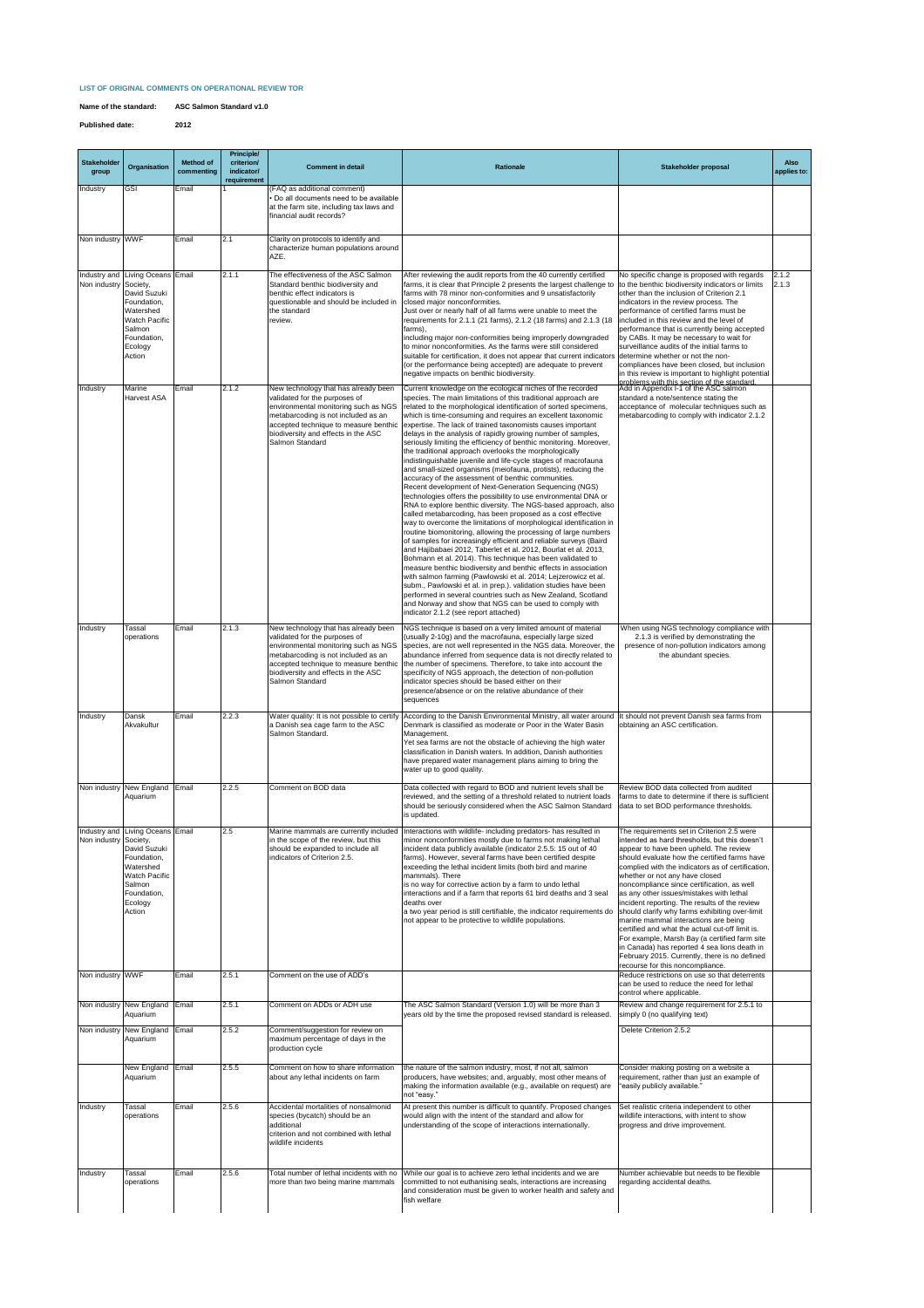| <b>Stakeholder</b><br>group | Organisation | <b>Method of</b><br>commenting | <b>Principle/</b><br>criterion/<br>indicator/<br>requirement | <b>Comment in detail</b>                                                                                                                                                                                                                                                                                                                                                                                                                                                                                                                                                                                                                                                                                                                                                                                                                                                                                                     | Rationale | <b>Stakeholder proposal</b> | <b>Also</b><br>applies to: |
|-----------------------------|--------------|--------------------------------|--------------------------------------------------------------|------------------------------------------------------------------------------------------------------------------------------------------------------------------------------------------------------------------------------------------------------------------------------------------------------------------------------------------------------------------------------------------------------------------------------------------------------------------------------------------------------------------------------------------------------------------------------------------------------------------------------------------------------------------------------------------------------------------------------------------------------------------------------------------------------------------------------------------------------------------------------------------------------------------------------|-----------|-----------------------------|----------------------------|
| Industry                    | <b>GSI</b>   | Email                          |                                                              | (FAQ as additional comment)<br>• There may be very limited capacity in<br>terms of service providers for benthic<br>analysis in some GSI locations to cover<br>additional benthic analysis required by<br>compliance to ASC, how can this be<br>overcome?<br>· Standard states: "Number of<br>macrofaunal taxa in the sediment within<br>the AZE, following the sampling<br>methodology outlined in Appendix I-1<br>Requirement: ≥ 2 highly abundant taxa<br>that are not pollution indicators". If this<br>applies to 'all samples' including cage<br>edge, it over-rules purpose of having an<br>'allowable zone of effect'. The wording<br>'all samples', comes from the ASC audit<br>manual 2.1.3c.<br>Could compliance with UK National<br>regulations for siting farm sites, which<br>include an EIA and consultation SNH be<br>sufficient to cover the requirements for<br>a Biodiversity Impact Assessment<br>2.4.1? |           |                             |                            |
| Industry                    | <b>GSI</b>   | Email                          | 2                                                            | (FAQ as additional comment)<br>• Could you clarify the meaning of<br>Indicator 2.2.3:<br>For jurisdictions that have national or<br>regional coastal water quality targets,<br>demonstration through third-party<br>analysis that the farm is in an area<br>recently classified as having "good" or<br>"very good" water quality. Requirement:<br>Yes; Applicability: All farms except<br>sealed recirculation. If producers carry<br>long historical data sets for monitoring N <br>and P in the waters around farms which<br>can be analysed to show seasonal<br>variations but no impact of farms, might<br>this be taken as evidence of<br>longstanding compliance rather than the<br>prescriptive sampling in the standard?<br>For example a case in Ireland a long<br>term data set for Nitrogen and<br>Phosphorous monitoring around sea<br>farm sites. Will ASC review this<br>requirement?                          |           |                             |                            |
| Industry                    | GSI          | Email                          |                                                              | (FAQ as additional comment)<br>• Does feed dust (fines) analysis have to  <br>be carried out at farm? Remote sites will<br>have difficulty using micro-balances at<br>sea?<br>• The standard states that any farms<br>with more than 2 lethal incidents<br>involving marine mammals in the<br>preceding two years we would be<br>denied certification, however on review<br>of some certification reports this has<br>been marked as a non-conformity -<br>please advise                                                                                                                                                                                                                                                                                                                                                                                                                                                     |           |                             |                            |
| Industry                    | GSI          | Email                          | 3                                                            | (FAQ as additional comment)<br>. If national or local regulations prohibit<br>the handling of wild salmonids how are<br>farms expected to comply with Indicator<br>3.1.6 (monitoring of sea lice levels on<br>wild out-migrating salmon juveniles or<br>on coastal sea trout or Artic char)? If no<br>monitoring of lice levels occurs on wild<br>salmonids then there will be no data to<br>use in 3.1.3<br>• Audit should coincide with harvest<br>period but may be before end of harvest<br>so won't have complete estimates of<br>'unexplained losses'. Can this be done<br>post hoc or estimated as a percentage<br>up to time of audit?                                                                                                                                                                                                                                                                               |           |                             |                            |
| Industry                    | GSI          | Email                          | 3                                                            | (FAQ as additional comment)<br>• What constitutes a "rare exemption"<br>for this clause of the standard,<br>specifically, do matters within the<br>management control of the farm such<br>as improving pen and net design<br>constitute a rare exemption? Also what<br>does it means to have only one rare<br>exemption in a ten year period, i.e., if<br>there is another significant escape<br>event within the next ten years what<br>would be the certification outcome; a<br>minor non-conformance, major non-<br>conformance or denial of certification?<br>• As you are aware these schemes are<br>not in place in southeast Tasmania<br>where companies operate adjacent to<br>one another. Is this a minor non-                                                                                                                                                                                                     |           |                             |                            |

|  |  | $\sim$ 110 0110 0110 1. 10 01110 0 1111110 111011 |  |  |
|--|--|---------------------------------------------------|--|--|
|  |  | conformance or does it preclude                   |  |  |
|  |  | certification?                                    |  |  |
|  |  |                                                   |  |  |
|  |  |                                                   |  |  |
|  |  |                                                   |  |  |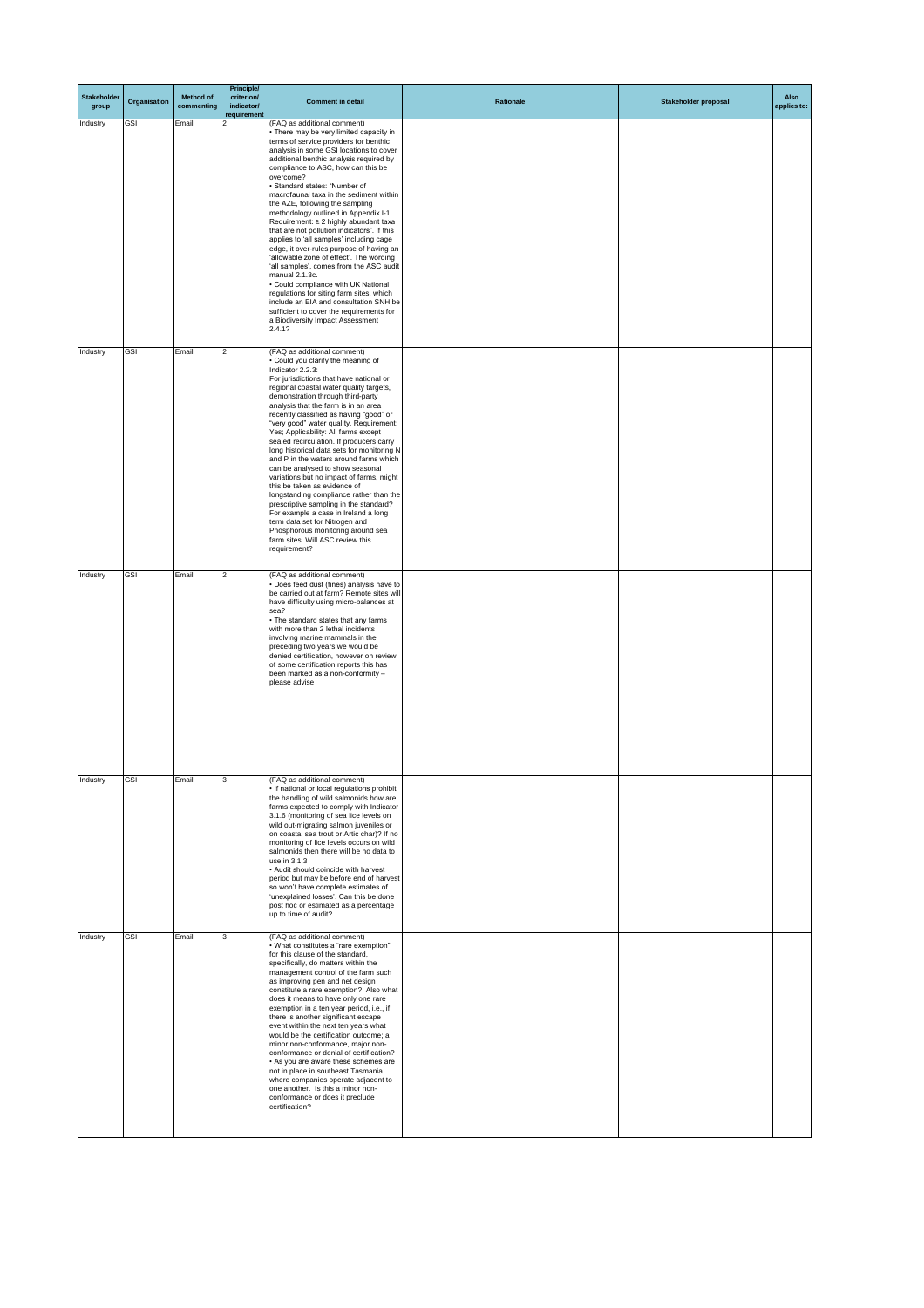| <b>Stakeholder</b><br>group | Organisation                                                                                                                                       | <b>Method of</b><br>commenting | <b>Principle/</b><br>criterion/<br>indicator/<br>requirement | <b>Comment in detail</b>                                                                                                                                                                                                                                                                                                                                                                                                                                                                                                                                                                                                                                                                                                                       | <b>Rationale</b>                                                                                                                                                                                                                                                                                                                                                                                                                                                                                                                                                                                                                                                                                                                                                                                                                                                                                                                                                                                                                                                                                                                             | <b>Stakeholder proposal</b>                                                                                                                                                                                                                                                                                                                                                                                                                                                                                                                                                                                                                                                                                                                                                                                                    | <b>Also</b><br>applies to: |
|-----------------------------|----------------------------------------------------------------------------------------------------------------------------------------------------|--------------------------------|--------------------------------------------------------------|------------------------------------------------------------------------------------------------------------------------------------------------------------------------------------------------------------------------------------------------------------------------------------------------------------------------------------------------------------------------------------------------------------------------------------------------------------------------------------------------------------------------------------------------------------------------------------------------------------------------------------------------------------------------------------------------------------------------------------------------|----------------------------------------------------------------------------------------------------------------------------------------------------------------------------------------------------------------------------------------------------------------------------------------------------------------------------------------------------------------------------------------------------------------------------------------------------------------------------------------------------------------------------------------------------------------------------------------------------------------------------------------------------------------------------------------------------------------------------------------------------------------------------------------------------------------------------------------------------------------------------------------------------------------------------------------------------------------------------------------------------------------------------------------------------------------------------------------------------------------------------------------------|--------------------------------------------------------------------------------------------------------------------------------------------------------------------------------------------------------------------------------------------------------------------------------------------------------------------------------------------------------------------------------------------------------------------------------------------------------------------------------------------------------------------------------------------------------------------------------------------------------------------------------------------------------------------------------------------------------------------------------------------------------------------------------------------------------------------------------|----------------------------|
| Non industry   Society,     | Industry and Living Oceans Email<br>David Suzuki<br>Foundation,<br>Watershed<br><b>Watch Pacific</b><br>Salmon<br>Foundation,<br>Ecology<br>Action |                                | 3.1                                                          | The "Introduced or amplified parasites<br>and pathogens" criterion should be<br>opened for review to evaluate whether<br>certified farms are legitimately meeting<br>the requirements. Currently, the audit<br>report evidence available publicly is<br>insufficient to assess how effectively<br>many of the indicators for this criterion<br>are being implemented.                                                                                                                                                                                                                                                                                                                                                                          | Management), 3.1.3 (maximum sealice load) and 3.1.6 (wild<br>salmonid<br>monitoring) all involve compliance with detailed requirements in<br>the Salmon Standard appendices. Most audit reports include very<br>little information by which to evaluate how rigorously or<br>consistently the requirements are being applied, with some<br>simply stating<br>"Appropriate evidence was supplied". These extended<br>requirements are critical to ensure the primary aim of Principle 3<br>to guarantee that certified farms do not harm the health of wild<br>fish populations. These requirements were one of the most<br>important elements of the standard for conservation<br>organizations and the existing requirements already represent a<br>significant compromise. Further to this, 16 of the 40 currently<br>certified farms have been assessed minor non-compliances for<br>indicator 3.1.4 either due to insufficient on-farm lice testing or<br>public reporting of the test results. It is concerning that<br>nondisclosure of required data might be indicative of more<br>extensive noncompliance                           | The standard review should include both an<br>assessment of how well currently certified<br>farms have met/are meeting the detailed<br>requirements of 3.1 indicators as well as<br>related data transparency in Appendix VI<br>(Transparency of Farm-Level Performance<br>Data). As evidence to support farm claims of<br>compliance should be available to CABs/the<br>ASC, the review can determine if the<br>requirements and current actions being taken<br>are truly adequate to protect the health of wild<br>fish populations. With regards to public<br>transparency, sufficient raw data should be<br>made available in future audit reports such<br>that public evaluation of compliance with<br>criterion 3.1 indicators is possible at least<br>during the public comment period of the<br>certification process. |                            |
| Non industry Society,       | Industry and Living Oceans Email<br>David Suzuki<br>Foundation,<br>Watershed<br><b>Watch Pacific</b><br>Salmon<br>Foundation,<br>Ecology<br>Action |                                | 3.1                                                          | The "Introduced or amplified parasites<br>and pathogens" criterion should be<br>opened for review to evaluate whether<br>certified farms are legitimately meeting<br>the requirements. Currently, the audit<br>report evidence<br>available publicly is insufficient to<br>assess how effectively many of the<br>indicators for this criterion are being<br>implemented.                                                                                                                                                                                                                                                                                                                                                                       | Indicators 3.1.1 (Area Based Management), 3.1.3 (maximum<br>sealice load) and 3.1.6 (wild salmonid monitoring) all involve<br>compliance with detailed requirements in the Salmon Standard<br>appendices. Most audit reports include very little information by<br>which to evaluate how rigorously or consistently the requirements<br>are being applied, with some simply stating "Appropriate"<br>evidence was supplied". These extended requirements are<br>critical to ensure the primary aim of Principle 3: to guarantee that<br>certified farms do not harm the health of wild fish populations.<br>These requirements were one of the most important elements of<br>the standard for conservation organizations and the existing<br>requirements already represent a significant compromise.<br>Further to this, 16 of the 40 currently certified farms have been<br>assessed minor non-compliances for indicator 3.1.4 either due to<br>insufficient on-farm lice testing or public reporting of the test<br>results. It is concerning that nondisclosure of required data might<br>be indicative of more extensive noncompliance. |                                                                                                                                                                                                                                                                                                                                                                                                                                                                                                                                                                                                                                                                                                                                                                                                                                |                            |
|                             | Non industry New England<br>Aquarium                                                                                                               | Email                          | 3.1.2                                                        | Comment on a demonstrated<br>commitment to collaboration with<br>NGOs, academics and government for<br>research on wild stock                                                                                                                                                                                                                                                                                                                                                                                                                                                                                                                                                                                                                  | Need to asses whether it is stringent or necessary.                                                                                                                                                                                                                                                                                                                                                                                                                                                                                                                                                                                                                                                                                                                                                                                                                                                                                                                                                                                                                                                                                          | Review this criterion.<br>Consider revising footnote 40 to read: "At a<br>minimum, a farm and/or its operating<br>company must demonstrate this commitment<br>through providing farm-level data to<br>researchers, or granting researchers access to<br>sites, when such data or access is requested,<br>or though other similar nonfinancial support<br>for research activities.                                                                                                                                                                                                                                                                                                                                                                                                                                              |                            |
| <b>Industry</b>             | The New<br>Zealand King<br>Salmon Co.<br>limited                                                                                                   | Email                          | 3.1.4                                                        |                                                                                                                                                                                                                                                                                                                                                                                                                                                                                                                                                                                                                                                                                                                                                | Comment on on-farm testing for sea lice Not relevant to the NZ situation because sea lice do not occur on Remove from assessments from NZ King<br>Kind Salmon.                                                                                                                                                                                                                                                                                                                                                                                                                                                                                                                                                                                                                                                                                                                                                                                                                                                                                                                                                                               |                                                                                                                                                                                                                                                                                                                                                                                                                                                                                                                                                                                                                                                                                                                                                                                                                                |                            |
|                             | Non industry   New England   Email<br>Aquarium                                                                                                     |                                | 3.2.2                                                        | Comment on introduction of non-native<br>species                                                                                                                                                                                                                                                                                                                                                                                                                                                                                                                                                                                                                                                                                               |                                                                                                                                                                                                                                                                                                                                                                                                                                                                                                                                                                                                                                                                                                                                                                                                                                                                                                                                                                                                                                                                                                                                              | Clarify that "within five years of publication of<br>the ASC Salmon Standard" pertains to the<br>publication of Version 1.0 of the standard (i.e.,<br>June 2012).                                                                                                                                                                                                                                                                                                                                                                                                                                                                                                                                                                                                                                                              |                            |
| Industry                    | The New<br>Zealand King<br>Salmon Co.                                                                                                              | Email                          | 3.4.1                                                        | the NZ situation                                                                                                                                                                                                                                                                                                                                                                                                                                                                                                                                                                                                                                                                                                                               | Escapes do not appear to be relevant to The same stock occurs naturally in the wild and has been<br>supplemented over the years by many release from hatcheries                                                                                                                                                                                                                                                                                                                                                                                                                                                                                                                                                                                                                                                                                                                                                                                                                                                                                                                                                                              | Reduce the importance of escapes as<br>compared to Atlantic Salmon                                                                                                                                                                                                                                                                                                                                                                                                                                                                                                                                                                                                                                                                                                                                                             | 8.6                        |
| <b>Industry</b>             | limited<br>The New<br>Zealand King<br>Salmon Co.                                                                                                   | Email                          | 3.4.2                                                        | Difficult to achieve with current<br>technology accuracy                                                                                                                                                                                                                                                                                                                                                                                                                                                                                                                                                                                                                                                                                       | would challenge any fish farmers to be within 2% when dealing<br>with large numbers                                                                                                                                                                                                                                                                                                                                                                                                                                                                                                                                                                                                                                                                                                                                                                                                                                                                                                                                                                                                                                                          | Make 2% the target but not penalize until<br>accuracy is reasonably achievable in NZ<br>situation                                                                                                                                                                                                                                                                                                                                                                                                                                                                                                                                                                                                                                                                                                                              | 8.7                        |
|                             | limited<br>Non industry New England Email<br>Aquarium                                                                                              |                                | 3.4.4                                                        | Comment on escape prevention<br>planning                                                                                                                                                                                                                                                                                                                                                                                                                                                                                                                                                                                                                                                                                                       |                                                                                                                                                                                                                                                                                                                                                                                                                                                                                                                                                                                                                                                                                                                                                                                                                                                                                                                                                                                                                                                                                                                                              | Need more clarification.<br>we suggest explicitly stating that nets and all<br>other infrastructure are to be regularly<br>inspected (perhaps include a minimum<br>schedule), including underwater inspections.                                                                                                                                                                                                                                                                                                                                                                                                                                                                                                                                                                                                                |                            |
| Industry                    | GSI                                                                                                                                                | Email                          |                                                              | Where copper (Cu) treated nets are in<br>use some monitoring of copper levels in<br>the sediment is required. There is some<br>confusion regarding situations in Cu-rich<br>areas where the background reference<br>levels of copper exceed the upper<br>requirement of 34mgCu/Kg dried<br>sediment and where consequently so do<br>the levels in the sediment within the<br><b>AZE</b><br>• The standard requires that the<br>FishSource score for each species from<br>which fish meal or oil was derived is<br>greater than or equal to 6. FCI advised<br>us that if this was not the case then<br>certification would be denied, but in<br>some cases auditors are marking it as a<br>non-conformance. Please confirm that<br>is the case. |                                                                                                                                                                                                                                                                                                                                                                                                                                                                                                                                                                                                                                                                                                                                                                                                                                                                                                                                                                                                                                                                                                                                              |                                                                                                                                                                                                                                                                                                                                                                                                                                                                                                                                                                                                                                                                                                                                                                                                                                |                            |
| <b>Industry</b>             | The New<br>Zealand King<br>Salmon Co.<br>limited                                                                                                   | Email                          | 4.2.1                                                        | FFDR do not set appropriately for King<br>Salmon                                                                                                                                                                                                                                                                                                                                                                                                                                                                                                                                                                                                                                                                                               | Standard has been set without considering characteristics of NZ<br>King - higher energy output                                                                                                                                                                                                                                                                                                                                                                                                                                                                                                                                                                                                                                                                                                                                                                                                                                                                                                                                                                                                                                               | Induce an allowance for a species/strain<br>difference of that of Atlantic salmon.                                                                                                                                                                                                                                                                                                                                                                                                                                                                                                                                                                                                                                                                                                                                             | 4.2.2                      |
| Non industry WWF            |                                                                                                                                                    | Email                          | 4.2.1                                                        | FFDR in salmon std is not challenging<br>enough to represent good practice, this<br>is an example of where technology/<br>innovation and improvement has<br>happened and now FFDR could be<br>tightened.                                                                                                                                                                                                                                                                                                                                                                                                                                                                                                                                       |                                                                                                                                                                                                                                                                                                                                                                                                                                                                                                                                                                                                                                                                                                                                                                                                                                                                                                                                                                                                                                                                                                                                              |                                                                                                                                                                                                                                                                                                                                                                                                                                                                                                                                                                                                                                                                                                                                                                                                                                | 4.2.2                      |
| Non industry                | New England Email<br>Aquarium                                                                                                                      |                                | 4.2.1                                                        | Comment on FFDRm and FFDRo<br>requirement                                                                                                                                                                                                                                                                                                                                                                                                                                                                                                                                                                                                                                                                                                      | the advances in FCR and other aspects that have affected<br>fishmeal and fish oil use efficiencies since the publication of the<br>standard.                                                                                                                                                                                                                                                                                                                                                                                                                                                                                                                                                                                                                                                                                                                                                                                                                                                                                                                                                                                                 | Review and reassess FFDRm and FFDRo<br>requirements to determine if they are still<br>sufficiently stringent.                                                                                                                                                                                                                                                                                                                                                                                                                                                                                                                                                                                                                                                                                                                  | 4.2.2                      |
| Non industry WWF            |                                                                                                                                                    | Email                          | 4.4.2                                                        | For shrimp standard there is an interim<br>requirement that 80% of fishmeal has to<br>meet certain fishsource scores for<br>biomass and others, for salmon its<br>100% of the fishmeal scores. Although<br>this was supposed to be an interim<br>requirement until MSC became<br>available, this is unlikely to happen in<br>the near future                                                                                                                                                                                                                                                                                                                                                                                                   |                                                                                                                                                                                                                                                                                                                                                                                                                                                                                                                                                                                                                                                                                                                                                                                                                                                                                                                                                                                                                                                                                                                                              | Change to IFFO RS or FIP it would be good.<br>Perhaps change to reflect early the likely<br>requirements of the feed standard.                                                                                                                                                                                                                                                                                                                                                                                                                                                                                                                                                                                                                                                                                                 |                            |
| <b>Industry</b>             | Dansk<br>Akvakultur                                                                                                                                | Email                          | 4.3.1                                                        | Comment on fishmeal                                                                                                                                                                                                                                                                                                                                                                                                                                                                                                                                                                                                                                                                                                                            | Fishmeal and fish oil come from fisheries certified under ISEAL<br>within 5 years after publication of the standard is impossible to<br>fulfill.                                                                                                                                                                                                                                                                                                                                                                                                                                                                                                                                                                                                                                                                                                                                                                                                                                                                                                                                                                                             | Include IF-RS certified fishmeal and fish oil.                                                                                                                                                                                                                                                                                                                                                                                                                                                                                                                                                                                                                                                                                                                                                                                 |                            |
|                             | Non industry New England Email<br>Aquarium                                                                                                         |                                | 4.3.1                                                        | Comment on source of marine raw<br>materials                                                                                                                                                                                                                                                                                                                                                                                                                                                                                                                                                                                                                                                                                                   | It is not clear how many reduction fisheries are currently certified<br>under a scheme that is an ISEAL member, and how many are<br>likely to be certified by 2017.                                                                                                                                                                                                                                                                                                                                                                                                                                                                                                                                                                                                                                                                                                                                                                                                                                                                                                                                                                          | Reassess feasibility.                                                                                                                                                                                                                                                                                                                                                                                                                                                                                                                                                                                                                                                                                                                                                                                                          |                            |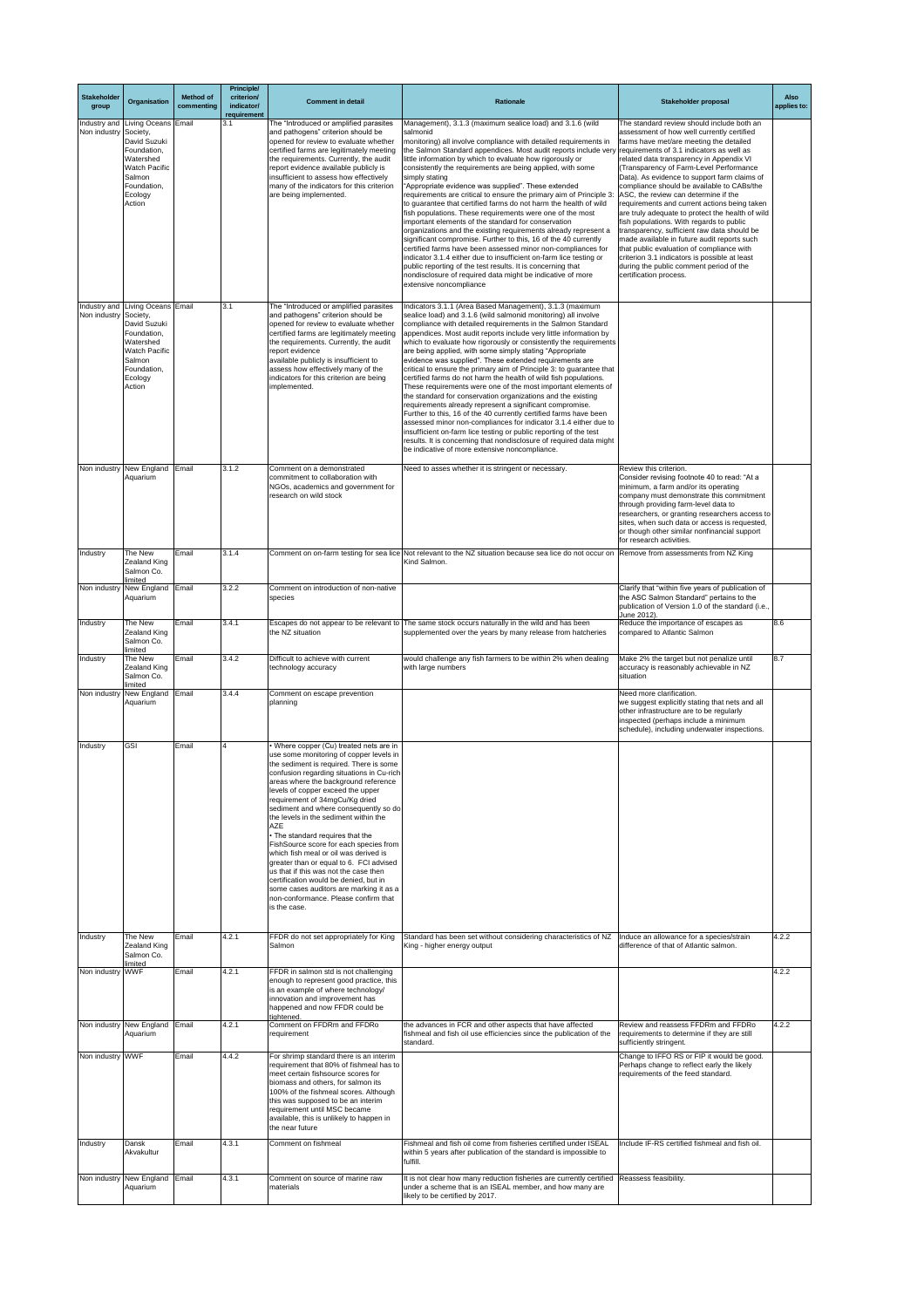| <b>Stakeholder</b><br>group | Organisation                                                                                                                                       | <b>Method of</b><br>commenting | <b>Principle/</b><br>criterion/<br>indicator/<br>requirement | <b>Comment in detail</b>                                                                                                                                                                                                                                                                                                                                                                                                                                                                                                                           | <b>Rationale</b>                                                                                                                                                                                                                                                                                                                                                                                                                                                                                                                                                                                                               | <b>Stakeholder proposal</b>                                                                                                                                                                                                                                                                                                                                                                                                                                                                                                                                                                                                                                                                                             | <b>Also</b><br>applies to: |
|-----------------------------|----------------------------------------------------------------------------------------------------------------------------------------------------|--------------------------------|--------------------------------------------------------------|----------------------------------------------------------------------------------------------------------------------------------------------------------------------------------------------------------------------------------------------------------------------------------------------------------------------------------------------------------------------------------------------------------------------------------------------------------------------------------------------------------------------------------------------------|--------------------------------------------------------------------------------------------------------------------------------------------------------------------------------------------------------------------------------------------------------------------------------------------------------------------------------------------------------------------------------------------------------------------------------------------------------------------------------------------------------------------------------------------------------------------------------------------------------------------------------|-------------------------------------------------------------------------------------------------------------------------------------------------------------------------------------------------------------------------------------------------------------------------------------------------------------------------------------------------------------------------------------------------------------------------------------------------------------------------------------------------------------------------------------------------------------------------------------------------------------------------------------------------------------------------------------------------------------------------|----------------------------|
| Industry                    | Dansk<br>Akvakultur                                                                                                                                | Email                          | 4.3.2                                                        | Comment on fishsource database<br>Refer to fishsource database is not<br>good solution                                                                                                                                                                                                                                                                                                                                                                                                                                                             | Fishsource database is complex and outdated data. (This has<br>previously been mentioned to ASC directly and it was said that<br>the new ASC feed standard will consider this.)                                                                                                                                                                                                                                                                                                                                                                                                                                                |                                                                                                                                                                                                                                                                                                                                                                                                                                                                                                                                                                                                                                                                                                                         |                            |
|                             | Non industry New England Email<br>Aquarium                                                                                                         |                                | 4.4.1                                                        | Comment on source of non-marine raw<br>material in feed                                                                                                                                                                                                                                                                                                                                                                                                                                                                                            | in light of the projected lifting of the Brazilian Soy Moratorium in<br>2006.                                                                                                                                                                                                                                                                                                                                                                                                                                                                                                                                                  | Reassess the criterion<br>Are additional requirements needed?                                                                                                                                                                                                                                                                                                                                                                                                                                                                                                                                                                                                                                                           |                            |
|                             | Non industry New England<br>Aquarium                                                                                                               | Email                          | 4.4.2                                                        | Comment on % of soya or soya derived<br>ingredients in the feed                                                                                                                                                                                                                                                                                                                                                                                                                                                                                    | It is not sure what is the current volume of RTRS-certified soya.<br>Do you envision that there will be a sufficient volume in 2017?                                                                                                                                                                                                                                                                                                                                                                                                                                                                                           | Reassess feasibility.                                                                                                                                                                                                                                                                                                                                                                                                                                                                                                                                                                                                                                                                                                   |                            |
|                             | Non industry New England Email<br>Aquarium                                                                                                         |                                | 4.4.3                                                        | Comment on the buyer of the salmon of<br>inclusion of transgenic plant                                                                                                                                                                                                                                                                                                                                                                                                                                                                             |                                                                                                                                                                                                                                                                                                                                                                                                                                                                                                                                                                                                                                | Consider expanding scope to include<br>disclosure of any transgenic, non-marine feed<br>ingredients (e.g., GMO yeast), not just plant-                                                                                                                                                                                                                                                                                                                                                                                                                                                                                                                                                                                  |                            |
|                             | Non industry New England Email<br>Aquarium                                                                                                         |                                | 4.6.1                                                        | Comment on energy use and GHG<br>emission data                                                                                                                                                                                                                                                                                                                                                                                                                                                                                                     |                                                                                                                                                                                                                                                                                                                                                                                                                                                                                                                                                                                                                                | based.<br>Review energy use and GHG emissions data<br>collected from audited farms to date to<br>determine if there is sufficient data to add<br>numeric<br>performance thresholds for energy use and<br><b>GHG</b> emissions.                                                                                                                                                                                                                                                                                                                                                                                                                                                                                          | 4.6.2<br>4.6.3             |
| Non industry                | New England Email<br>Aquarium                                                                                                                      |                                | 4.6.3                                                        | Comment on documentation of GHG<br>emission of the feed                                                                                                                                                                                                                                                                                                                                                                                                                                                                                            | The ASC Salmon Standard (Version 1.0) will be more than 3<br>years old by the time the proposed revised standard is released.                                                                                                                                                                                                                                                                                                                                                                                                                                                                                                  | Change requirement to simply "Yes" (no<br>qualifying text).                                                                                                                                                                                                                                                                                                                                                                                                                                                                                                                                                                                                                                                             |                            |
|                             | Non industry New England Email<br>Aquarium                                                                                                         |                                | 5.1.7                                                        | Comment on a farm specific mortalities<br>reduction program                                                                                                                                                                                                                                                                                                                                                                                                                                                                                        | The information collected on mortalities will<br>be useful for future revisions of the requirements.                                                                                                                                                                                                                                                                                                                                                                                                                                                                                                                           | Review data collected on mortalities from<br>audited farms to date to determine if any<br>changes to this or other related criteria are<br>appropriate.                                                                                                                                                                                                                                                                                                                                                                                                                                                                                                                                                                 |                            |
| Industry                    | GSI                                                                                                                                                | Email                          | 5.2.5                                                        | Initiate review of PTI (Parasiticide<br>Treatment Index) criterion                                                                                                                                                                                                                                                                                                                                                                                                                                                                                 | New data available analyzing effectiveness of criterion, see data<br>report.                                                                                                                                                                                                                                                                                                                                                                                                                                                                                                                                                   | <b>Revision to PTI</b>                                                                                                                                                                                                                                                                                                                                                                                                                                                                                                                                                                                                                                                                                                  | 5.2.6<br>3.1.7             |
| Non industry Society,       | Industry and Living Oceans Email<br>David Suzuki<br>Foundation,<br>Watershed<br><b>Watch Pacific</b><br>Salmon<br>Foundation,<br>Ecology<br>Action |                                | 5.2.5                                                        | The maximum farm level cumulative<br>parasiticide treatment index (PTI) score<br>should be opened for review; This<br>review should focus on the possibility of<br>eliminating parasiticide use altogether<br>under the ASC standard                                                                                                                                                                                                                                                                                                               | A survey of the first 40 certified farms indicates that meeting the<br>set PTI score has not been an obstacle at all. No farms have<br>demonstrated difficulty with (via Variance Requests) or<br>nonconformity (minor or major)regarding PTI scores. Nearly half<br>of certified farms (19 including several cluster certifications) did<br>not use any parasiticides during the production cycle. Six reports<br>did not include a PTI score, but three of those list single<br>treatments that result in a score of ≤6. Of the remaining farms,<br>only four exceeded a PTI score of 6 (3 farms = $6.4$ , 1 farm = $7.2$ ). | As stated on page 2 of the ASC Salmon<br>Standard "The requirements are intended to<br>be a starting point for continuous improvement<br>and to be periodically updated<br>to reflect the data collected during the<br>certification of farms to the requirements". In<br>keeping with this goal, the PTI limit should be<br>lowered from 13. Audit evidence<br>demonstrates zero-use is feasible, but if a 0<br>limit cannot be implemented immediately, it<br>should be phased in (over the next 3 years)<br>starting with a lowered limit of ≤7. Only one<br>farm of the 40 certified would be ineligible<br>under these conditions and would likely be<br>able to meet the limit by the next surveillance<br>audit. |                            |
| Non industry WWF            |                                                                                                                                                    | Email                          | 5.2.5                                                        | parasiticide treatment index (PTI) in<br>Chile and elsewhere needs updating to<br>reflect reality                                                                                                                                                                                                                                                                                                                                                                                                                                                  |                                                                                                                                                                                                                                                                                                                                                                                                                                                                                                                                                                                                                                |                                                                                                                                                                                                                                                                                                                                                                                                                                                                                                                                                                                                                                                                                                                         |                            |
|                             | Non industry New England Email<br>Aquarium                                                                                                         |                                | 5.2.6                                                        | Comment on farms with a cumulative<br>PTI>6 in the most recent production                                                                                                                                                                                                                                                                                                                                                                                                                                                                          | It is not clear how to work for newer farmers that do not have two Clarify how these criteria will work.<br>previous production cycles.                                                                                                                                                                                                                                                                                                                                                                                                                                                                                        |                                                                                                                                                                                                                                                                                                                                                                                                                                                                                                                                                                                                                                                                                                                         | 5.2.10                     |
|                             | Non industry New England<br>Aquarium                                                                                                               | Email                          | 5.2.10                                                       | Is antibiotic load an effective metric if<br>different antibiotics were<br>used in the previous production cycles?                                                                                                                                                                                                                                                                                                                                                                                                                                 | Presumably the different drugs would have<br>different dose requirements, and if these differences are<br>sufficiently large, load comparisons may not be meaningful.                                                                                                                                                                                                                                                                                                                                                                                                                                                          | Reassess the criterion.                                                                                                                                                                                                                                                                                                                                                                                                                                                                                                                                                                                                                                                                                                 |                            |
| Industry                    | Dansk<br>Akvakultur                                                                                                                                | Email                          | 5.2.10                                                       | (Additional comment from email)<br>Indicator: 'If more than one antibiotic<br>treatment is used in the most recent<br>production cycle, demonstrate that the<br>antibiotic load is at least 15% less than<br>the average of the two previous<br>production cycles'<br>"If we understand that correct, is the<br>consequence that if two cycles pass<br>without the use of any antibiotic is it<br>impossible to use antibiotics in the<br>future. That cannot be the intension"                                                                    |                                                                                                                                                                                                                                                                                                                                                                                                                                                                                                                                                                                                                                |                                                                                                                                                                                                                                                                                                                                                                                                                                                                                                                                                                                                                                                                                                                         |                            |
| Industry                    | The New<br>Zealand King<br>Salmon Co.<br>limited                                                                                                   | Email                          | 5.4.1                                                        | Single year class does not appear                                                                                                                                                                                                                                                                                                                                                                                                                                                                                                                  | Single year class is not current practices and given shortage of<br>necessary after 30 yrs. of farming in NZ   space - and unlikely in the near future. Single year class is likely<br>to reduce production by 50%                                                                                                                                                                                                                                                                                                                                                                                                             | Allow mixed year class conditional on:<br>a) King species<br>b) New Zealand<br>c) As appropriate for local disease conditions                                                                                                                                                                                                                                                                                                                                                                                                                                                                                                                                                                                           |                            |
| Industry                    | GSI                                                                                                                                                | Email                          |                                                              | (FAQ as additional comment)<br>· Indicator suggests 'designated vet'<br>should be a named individual but often<br>services are provided by a team from a<br>group practice since so many sites to<br>visit. How to deal with this?<br>• The frequency of mortality reports is<br>not indicated. How frequently must they<br>be submitted to ASC?<br>. Within the PTI rationale there is no<br>consideration of how to calculate PTI if<br>only a single pen in an array is treated<br>rather than the whole unit. Is it one<br>complete treatment? |                                                                                                                                                                                                                                                                                                                                                                                                                                                                                                                                                                                                                                |                                                                                                                                                                                                                                                                                                                                                                                                                                                                                                                                                                                                                                                                                                                         |                            |
| Non industry WWF            |                                                                                                                                                    | Email                          | 17.1                                                         | Clarity on consultation and participation<br>tools (formal process required by the<br>ASC Standard).                                                                                                                                                                                                                                                                                                                                                                                                                                               |                                                                                                                                                                                                                                                                                                                                                                                                                                                                                                                                                                                                                                |                                                                                                                                                                                                                                                                                                                                                                                                                                                                                                                                                                                                                                                                                                                         |                            |
| Industry                    | Tassal<br>operations                                                                                                                               | Email                          | 7.2                                                          | Indigenous and Aboriginal Engagement                                                                                                                                                                                                                                                                                                                                                                                                                                                                                                               | Aboriginal engagement is not a 'one size fits all'<br>process and cannot follow one model. A qualitative & interpretive capacity of indigenous groups to engage may<br>review of criterion 7.2 is required.                                                                                                                                                                                                                                                                                                                                                                                                                    | Cultural and heritage sensitivity and limited<br>exist in some regions and needs to be<br>considered as far as the evaluation against<br>this criterion.                                                                                                                                                                                                                                                                                                                                                                                                                                                                                                                                                                |                            |
| Non industry WWF            |                                                                                                                                                    | Email                          | 8.1                                                          | Clarity on parameters and thresholds of<br>monitoring practices for water quality                                                                                                                                                                                                                                                                                                                                                                                                                                                                  |                                                                                                                                                                                                                                                                                                                                                                                                                                                                                                                                                                                                                                |                                                                                                                                                                                                                                                                                                                                                                                                                                                                                                                                                                                                                                                                                                                         |                            |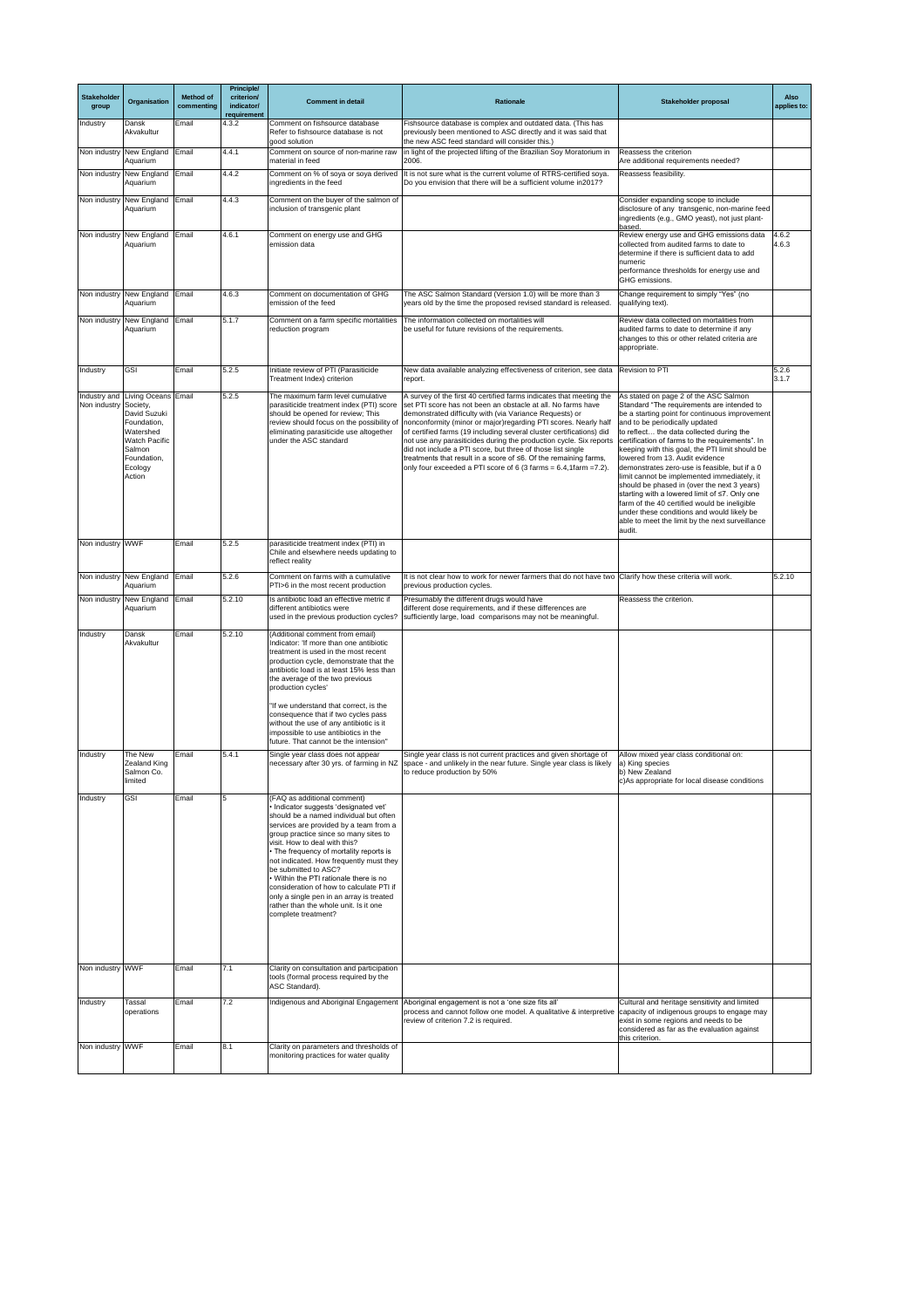| Stakeholder<br>group     | Organisation                              | <b>Method of</b><br>commenting | <b>Principle/</b><br>criterion/<br>indicator/<br>requirement | <b>Comment in detail</b>                                                                                                                                                                                                                                                                                                                                                                                                                                                                                                                                                                                                                                                                                                                                                                                                                                                  | Rationale                                                                                                                                                                                                                                                                                                                                                                                                                                                                                                                                                                                                                                                                                                                                    | <b>Stakeholder proposal</b>                                                                                                                           | <b>Also</b><br>applies to: |
|--------------------------|-------------------------------------------|--------------------------------|--------------------------------------------------------------|---------------------------------------------------------------------------------------------------------------------------------------------------------------------------------------------------------------------------------------------------------------------------------------------------------------------------------------------------------------------------------------------------------------------------------------------------------------------------------------------------------------------------------------------------------------------------------------------------------------------------------------------------------------------------------------------------------------------------------------------------------------------------------------------------------------------------------------------------------------------------|----------------------------------------------------------------------------------------------------------------------------------------------------------------------------------------------------------------------------------------------------------------------------------------------------------------------------------------------------------------------------------------------------------------------------------------------------------------------------------------------------------------------------------------------------------------------------------------------------------------------------------------------------------------------------------------------------------------------------------------------|-------------------------------------------------------------------------------------------------------------------------------------------------------|----------------------------|
| Industry                 | Marine<br>Harvest                         | Email                          | 8.24                                                         | Comment on production of smolts                                                                                                                                                                                                                                                                                                                                                                                                                                                                                                                                                                                                                                                                                                                                                                                                                                           | Following documents with new information on production of<br>smolt argue that in Scotland the production of smolts in open net<br>pens can be done sustainably. The current ban on smolt<br>production in open net pens in freshwater acts in Scotland as a<br>total barrier to entry to the ASC for many producers in Scotland.<br>References: (saved under G:\Overdracht<br>ASC\CERTIFICATION\OPERATIONAL REVIEW 2015\Public<br>comments\Marin Harvest)<br>-Marine Harvest's report with a proposal of a Gold Starndard for<br>la sustainable<br>production of smolts in open-pens in Scotland<br>-An independent study produced by Homarus and commissioned<br>by Marine Scotland<br>in 2012<br>-A report from the University of Stirling | Incorporate the proposed Gold Standard<br>criteria into the requirements of the ASC<br>standard for salmon production in freshwater.                  |                            |
|                          | Non industry New England Email            |                                | 8.25                                                         | We recommend that this requirement be                                                                                                                                                                                                                                                                                                                                                                                                                                                                                                                                                                                                                                                                                                                                                                                                                                     |                                                                                                                                                                                                                                                                                                                                                                                                                                                                                                                                                                                                                                                                                                                                              |                                                                                                                                                       |                            |
| Non industry             | Aquarium<br><b>Bureau</b><br>Veritas      | Email                          | 8.4                                                          | retained<br>smolt producer discharge into the<br>marine environment. But the standard<br>is clear i.e the maximum total amount P<br>released into the environment is 5 kg/<br>mt produced.                                                                                                                                                                                                                                                                                                                                                                                                                                                                                                                                                                                                                                                                                | Norwegian apply for a Variance request Option 1: Change the standard so that the 5 kg of P released into<br>concerning 8.4. The rationale is that the  the environment applies only to smolt producers which discharge<br>into freshwater; or 2 stop approving the variance request<br>concerning 8.4.                                                                                                                                                                                                                                                                                                                                                                                                                                       |                                                                                                                                                       |                            |
| Non industry             | <b>Bureau</b><br>Veritas                  | Email                          | 8.4                                                          | Other open comment(s):<br>Norwegian smolt producers discharge<br>beyond 5 kg P per kg fish produced<br>(requirement 8.4)<br>The % P in the smolt feed is too high<br>(around 1.3-1.5%) and the FCR is too<br>high (around 1.2-1.3) and the smolt<br>producers do not treat the outlet water.<br>The smolt producers and their CABs<br>apply therefore for a variance request<br>concerning 8.4. This is in effect<br>rewriting the standard. This practice is<br>making the standard less strict from an<br>environmental perspective without<br>including stakeholders. ASC certified<br>Freshwater trout producers have all<br>invested in water treatment systems to<br>reduce the discharge of P and the<br>farmers focus on the FCR to comply<br>with the strict ASC requirements. The<br>trout feed producers use expensive fish<br>meal with a low % of ash and P. | The Norwegian smolt producers can also comply with the<br>requirement concerning discharge of 5 kg P per tons of fish<br>produced, but not without some extra costs. How come the<br>Norwegian smolt producers and the CABs in practice are allowed<br>to rewrite the ASC salmon standard, just because they do not<br>want to comply with the requirement in 8.4?                                                                                                                                                                                                                                                                                                                                                                           |                                                                                                                                                       |                            |
| Industry                 | <b>PHARMAQ</b><br>AS                      | Email                          | N/A                                                          | Regarding previously expressed<br>concerns about the justification of the<br>assignment of the persistence factors<br>the PTI of the salmon standards.<br>Additional comment: No residues and<br>no indication for ALPHA MAX<br>accumulating in the sediments from<br>sediment monitoring in Norway                                                                                                                                                                                                                                                                                                                                                                                                                                                                                                                                                                       | (Referring to the email from 07.08.2014) Previously provided (from PHARMAQ to the ASC) experimental<br>data on sediment degradation for deltamethrin and compounds<br>from an extensive literature review convince that this information<br>is sufficient to justify lowering the persistence index of<br>for the different treatment compound in deltamethrin to the same level as for cypermethrin.                                                                                                                                                                                                                                                                                                                                        | index of deltamethrin to the same level as for<br>cypermethrin.                                                                                       |                            |
| Non industry WWF         |                                           | Email                          | N/A                                                          | Some ASC stds have a regional/<br>component that looks at cumulative<br>impacts (ABM), Eg ABM in salmon std<br>should be extended to include<br>cumulative water quality impacts and<br>regional requirements added into all                                                                                                                                                                                                                                                                                                                                                                                                                                                                                                                                                                                                                                              |                                                                                                                                                                                                                                                                                                                                                                                                                                                                                                                                                                                                                                                                                                                                              | Increased area based requirement.                                                                                                                     |                            |
| Non industry WWF         |                                           | Email                          | N/A                                                          | species standards<br>Comment on minor NC vs. major NC on<br>partial audits                                                                                                                                                                                                                                                                                                                                                                                                                                                                                                                                                                                                                                                                                                                                                                                                |                                                                                                                                                                                                                                                                                                                                                                                                                                                                                                                                                                                                                                                                                                                                              | Improving consistency in ASC's guidance<br>around things and general weakness in logic<br>on partial audits.                                          |                            |
| Non industry WWF         |                                           | Email                          | N/A                                                          | Comment on impact monitoring                                                                                                                                                                                                                                                                                                                                                                                                                                                                                                                                                                                                                                                                                                                                                                                                                                              |                                                                                                                                                                                                                                                                                                                                                                                                                                                                                                                                                                                                                                                                                                                                              | Needs adding to the requirements so that data<br>is collected and recorded and transparent so<br>that it can be used to measure impacts over<br>time. |                            |
| Non industry WWF         |                                           | Email                          | N/A                                                          | MSC ingredients as food source (how to<br>link standards)                                                                                                                                                                                                                                                                                                                                                                                                                                                                                                                                                                                                                                                                                                                                                                                                                 |                                                                                                                                                                                                                                                                                                                                                                                                                                                                                                                                                                                                                                                                                                                                              |                                                                                                                                                       |                            |
| Non industry WWF         |                                           | Email                          | N/A                                                          | Strict requirements on salmon farming<br>excluded from FW ecosystems                                                                                                                                                                                                                                                                                                                                                                                                                                                                                                                                                                                                                                                                                                                                                                                                      |                                                                                                                                                                                                                                                                                                                                                                                                                                                                                                                                                                                                                                                                                                                                              |                                                                                                                                                       |                            |
| Non industry<br>Industry | Monterey Bay Email<br>Aquarium<br>The New | Email                          | N/A                                                          | Our intention is to work within the<br>review process to improve these ASC<br>standards to at least a "Good<br>Alternative" level (Seafood Watch)so<br>that we may recommend them to our<br>buying partners.<br>Current ASC status in the Seafood<br>Wacth:<br>Pangasius (Yellow:good alternative),<br>Salmon (Red: Avoid) and Tilapia (Red:<br>Avoid)<br>(Other comments)                                                                                                                                                                                                                                                                                                                                                                                                                                                                                                | Element rated as 'Red'<br>-Salmon: Feed/ Escapes<br>-Tilapia: Chemical/Escapes<br>-Pangasius: Habitat                                                                                                                                                                                                                                                                                                                                                                                                                                                                                                                                                                                                                                        | Improve Salmon and Tilapia standards from<br>being in Red list to at least Yellow                                                                     |                            |
|                          | Zealand King<br>Salmon Co.<br>limited     |                                |                                                              | A review is well overdue in order to<br>enable NZ salmon producers to achieve<br>the standard. In general we agree on<br>TOR, however, if NZ is to participate,<br>changes need to be made                                                                                                                                                                                                                                                                                                                                                                                                                                                                                                                                                                                                                                                                                |                                                                                                                                                                                                                                                                                                                                                                                                                                                                                                                                                                                                                                                                                                                                              |                                                                                                                                                       |                            |